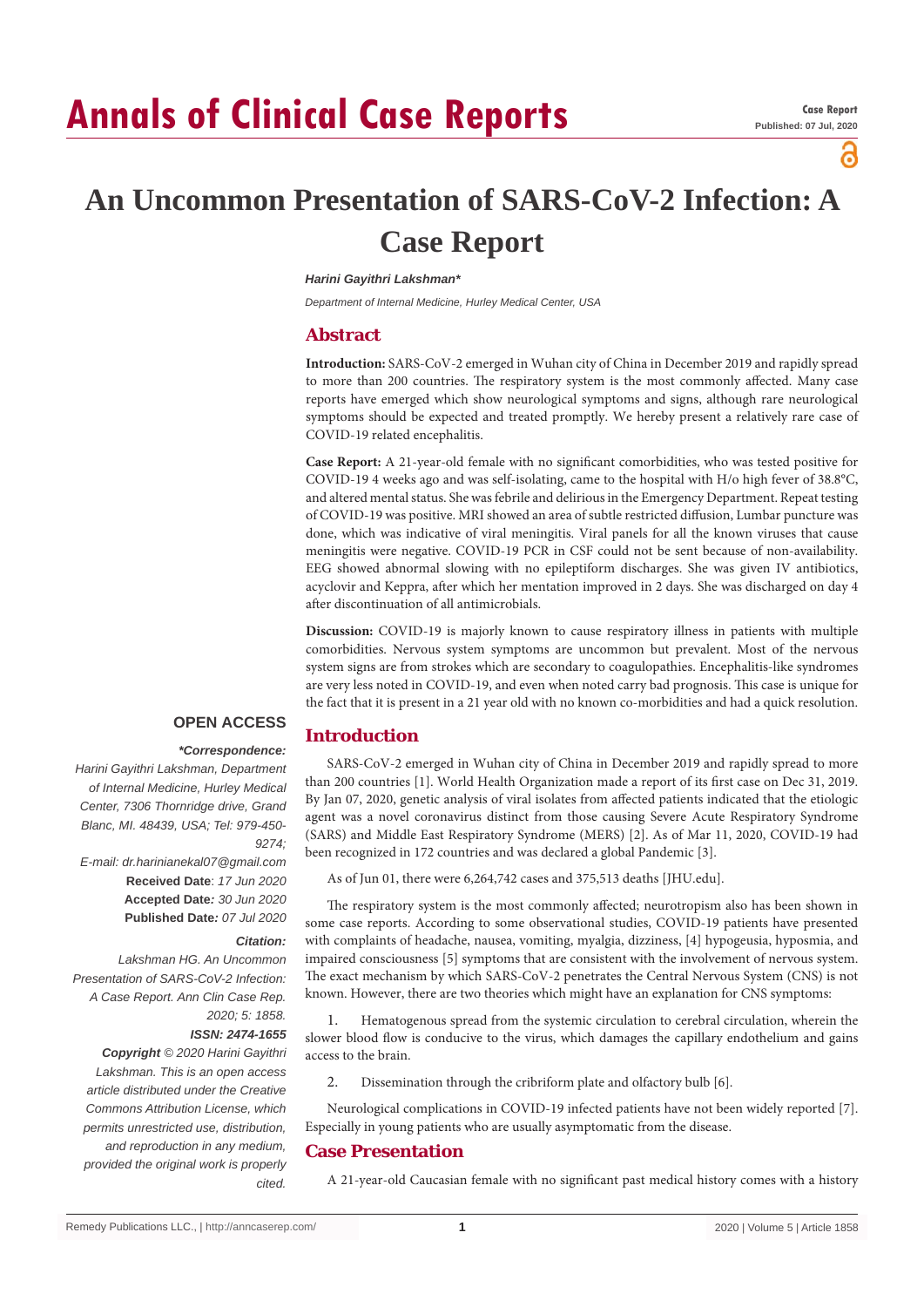

**Figure 1:** MRI image depicting restricted diffusion in corpus callosum.

**Table 1:** Lumbar puncture was done suspecting meningeal infection, given fever and altered mental status.

| <b>CSF Cell Count WIT</b> |            | Component           | Value     |
|---------------------------|------------|---------------------|-----------|
| <b>Clarity CSF</b>        | Clear      | <b>WBC CSF</b>      | 820       |
| Micro ACC#                | 6000215535 | Mono/Macrophage CSF | 100       |
| Micro/Monophage CSF       | 100        | Polys CSF           | 0         |
| Polys CSF                 | $\Omega$   | RBC CSF             | 70        |
| RBC CSF                   | 70         | <b>Clarity CSF</b>  | Clear     |
|                           |            |                     | Colorless |
| Supermat Color CSF        | Clear      |                     | Clear     |
| <b>WBC CSF</b>            | 820        | Supermat Color CSF  | Colorless |

**Table 2:** CSF Culture.

| <b>CSF Culture</b>        | No Growth 05 Days |  |
|---------------------------|-------------------|--|
| <b>Grain Stain Result</b> | Few WBCs          |  |
|                           | No Organism Seen  |  |

**Table 3:** Components values.

| Component              | Value | <b>Units</b>   |
|------------------------|-------|----------------|
| IgG CSF                | 21.5  | 1.0-5.0 MG/DL  |
| Albumin CSF            | 104   | 8.0-35.0 MG/DL |
| CSF IgG as Present     | 127   | $\%$           |
| <b>Albumin Percent</b> | 61.5  | %              |

## **Table 4:** Status.

| <b>Oligoclonal Bands</b> |  |
|--------------------------|--|
| Negative                 |  |
|                          |  |

of altered mental status with agitation and confusion. There was no history of nausea, vomiting, headaches, seizure-like episodes, as per her mother.

She was tested COVID-19 positive following a week of cough and fever. She was doing well and self-isolating with on and off episodes of fever. After 20 days of being tested positive, she developed a fever of 101 and altered mental status. There were no focal neuro-deficits or other abnormalities. In the emergency department, her temperature was 38.4°C; she was not oriented and was delirious. Her HR, RR and Blood pressure were within normal limits. Examination was limited because of delirium, but there were no motor deficits. COVID-19 was retested, which came back to be positive. The urinary drug screen was negative.

CT brain was unremarkable.

MRI showed an area of subtle restricted diffusion, which could be

#### **Table 5:** Different tests.

| <b>Test Name</b>                      | Result Flag | Ref-<br>Ranges | <b>Units</b> | <b>Site</b> |
|---------------------------------------|-------------|----------------|--------------|-------------|
| Cytomegalovirus (CMG) IgG<br>Antibody | <0.20       | < 0.60         | U/mL         | <b>WMRL</b> |
| Interpretation:                       |             |                |              |             |
| Negative: No antibody detected        |             |                |              |             |
| Cytomegalovirus (CMG) IgG<br>Antibody | < 8.0       | $<$ 30.0       | AU/mL        | <b>WMRI</b> |

#### **Table 6:** Epstein-Barr Virus DNA, Quant Real-Time, PCR CSF.

| Source              | $<$ CSF |           | QCRL  |
|---------------------|---------|-----------|-------|
| EBV DNA, QN PCR     | <200    | copies/mL | QUESC |
| Log EBV DNA, QN PCR | 2.30    |           | QUESC |

#### **Table 7:** Specimen Information: Cerebrospinal Fluid.

| Component                      | Value        | <b>Ref Range and Units</b> | <b>Status</b> |
|--------------------------------|--------------|----------------------------|---------------|
| Eschericia Coli K1             | Not detected | Not detected               | Final         |
| Haemophilus influenza          | Not detected | Not detected               | Final         |
| Listeria monocytogenes         | Not detected | Not detected               | Final         |
| Neisseria Meningitidis         | Not detected | Not detected               | Final         |
| Streptococcus agalactiae       | Not detected | Not detected               | Final         |
| Streptococus pneumoniae        | Not detected | Not detected               | Final         |
| Cytomegalovirus                | Not detected | Not detected               | Final         |
| Enterovirus                    | Not detected | Not detected               | Final         |
| Herpes Simplex Virus 1         | Not detected | Not detected               | Final         |
| Herpes Simplex Virus 2         | Not detected | Not detected               | Final         |
| Human Herpesvirus 6            | Not detected | Not detected               | Final         |
| Human Parechovirus             | Not detected | Not detected               | Final         |
| Varicella Zoster Virus         | Not detected | Not detected               | Final         |
| Cryptococcus neoformans/gattii | Not detected | Not detected               | Final         |

#### **Table 8:** Specimen Information.

| Component                          | Value        | <b>Ref Range and Units</b> | <b>Status</b> |
|------------------------------------|--------------|----------------------------|---------------|
| Adenovirus                         | Not detected | Not detected               | Final         |
| Coronavirus 229E                   | Not detected | Not detected               | Final         |
| Coronavirus HKU1                   | Not detected | Not detected               | Final         |
| Coronavirus NJ 63                  | Not detected | Not detected               | Final         |
| Coronavirus OC43                   | Not detected | Not detected               | Final         |
| Human Metapneumovirus              | Not detected | Not detected               | Final         |
| Human Enterovirus/Rhinovirus       | Not detected | Not detected               | Final         |
| Influenza A                        | Not detected | Not detected               | Final         |
| Influenza B                        | Not detected | Not detected               | Final         |
| Parainfluenza Virus (PIV) 1        | Not detected | Not detected               | Final         |
| Parainfluenza Virus (PIV) 2        | Not detected | Not detected               | Final         |
| Parainfluenza Virus (PIV) 3        | Not detected | Not detected               | Final         |
| Parainfluenza Virus (PIV) 4        | Not detected | Not detected               | Final         |
| <b>Respiratory Syncytial Virus</b> | Not detected | Not detected               | Final         |
| Bordella Parapertussis             | Not detected | Not detected               | Final         |
| Bordella Pertussis by PCR          | Not detected | Not detected               | Final         |

This assay identifies 4 separate strains of seasonal Coronavirus, but does not detect COVID-19.

consistent with a cytotoxic lesion of the corpus callosum (Figure 1).

Lumbar puncture was done suspecting meningeal infection,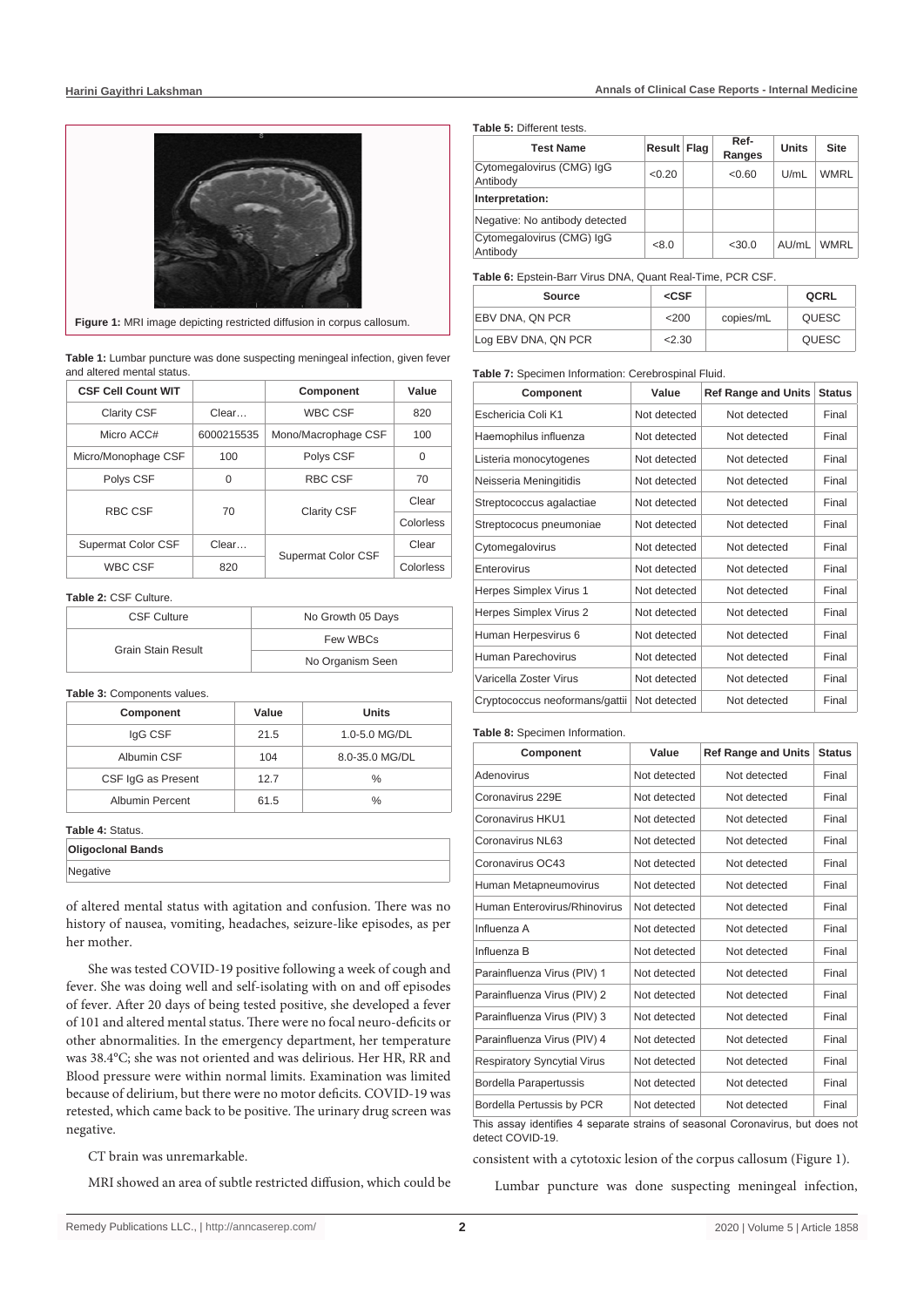## **Table 9:** Scanned Result.

## NEGATIVE

**Scanned Result**

#### Comment: Test performed by Mayo Clinical Laboratories Rochester, MN

#### **Lab and Collection**

#### Misc send out Lab West Nile PCR on spinal fluid - 06/1/2020





given fever and altered mental status. The results are depicted in the tables (Tables 1-9).

She was initially started on vancomycin, ceftriaxone, Acyclovir for broad coverage, as the LP was more suggestive of viral infection, and Acyclovir was continued. Meanwhile, her blood culture was negative, and all the viral PCR were negative as illustrated above.

Tests were done to rule out cytokine storm, which showed normal IL-6, D-Dimer was elevated at 8.2, ferritin and procalcitonin were normal.

EEG was done, which showed mixed slowing with no epileptiform discharges, she was started on Keppra as per neurology recommendations. Her mentation improved, in 2 days. Acyclovir was stooped since she was not spiking any more fevers, and Keppra was continued.

She was discharged home safely. In the retrospect, since all the

investigations were done on the CSF but COVID-19 PCR was not obtained in the CSF and Serum was positive for COVID-19, it was concluded that she had COVID-19 encephalitis.

## **Discussion**

COVID-19 had created a global challenge when it broke out as a pandemic on Mar 11, 2020. It is a severe acute respiratory syndrome secondary to SARS-CoV2. So far, 6,927,639 cases are confirmed globally and 400,290 deaths. [JHU]

COVID-19 has various manifestations, most common of which can be asymptomatic, ranging to Acute Respiratory Distress Syndrome and Multi-organ failure [1]. The most studied manifestations of the disease are often respiratory and coagulopathies [4]. Central Nervous system manifestations are most often in the form of stroke due to coagulopathies, but other symptoms have been rare and reported in small numbers [5].